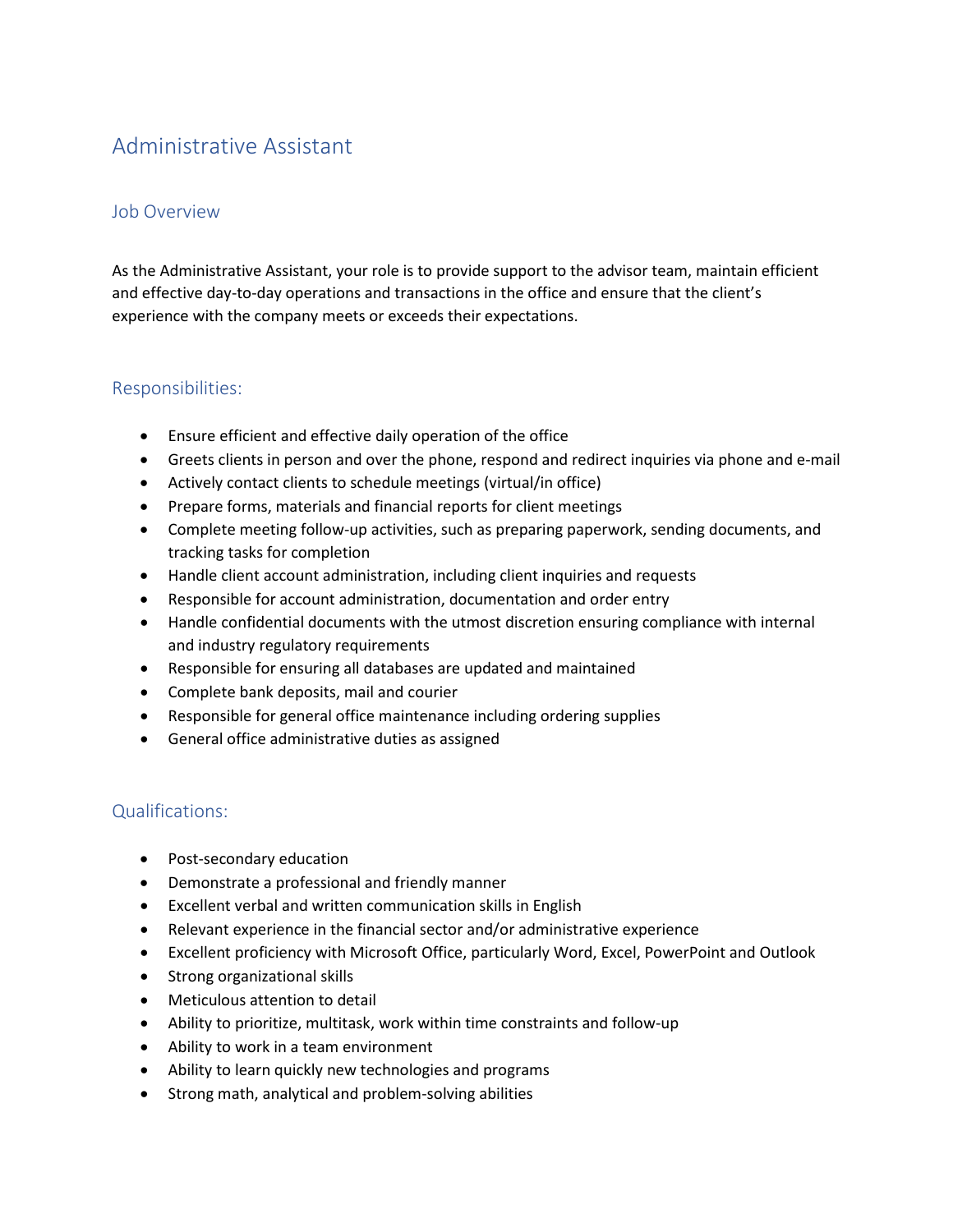## What we offer:

Opportunities for growth, within the role to expand your overall responsibilities, move into other roles (Licensed Assistant, Branch Manager, Financial Planning Assistant, Investment Funds Representative, Licensed Life Insurance Agent, Certified Financial Planner)

Flexible schedule within core operational hours

#### Compensation:

\$17/hr; 40-hour work-week Group RRSP Life insurance, Critical Illness and Long-Term Disability benefits Health Spending Account Employee Assistance Program

# Experience:

Administrative: 2 years (preferred)

Financial services: 1 year (preferred)

# Work remotely:

No

#### Location:

Blenheim, ON